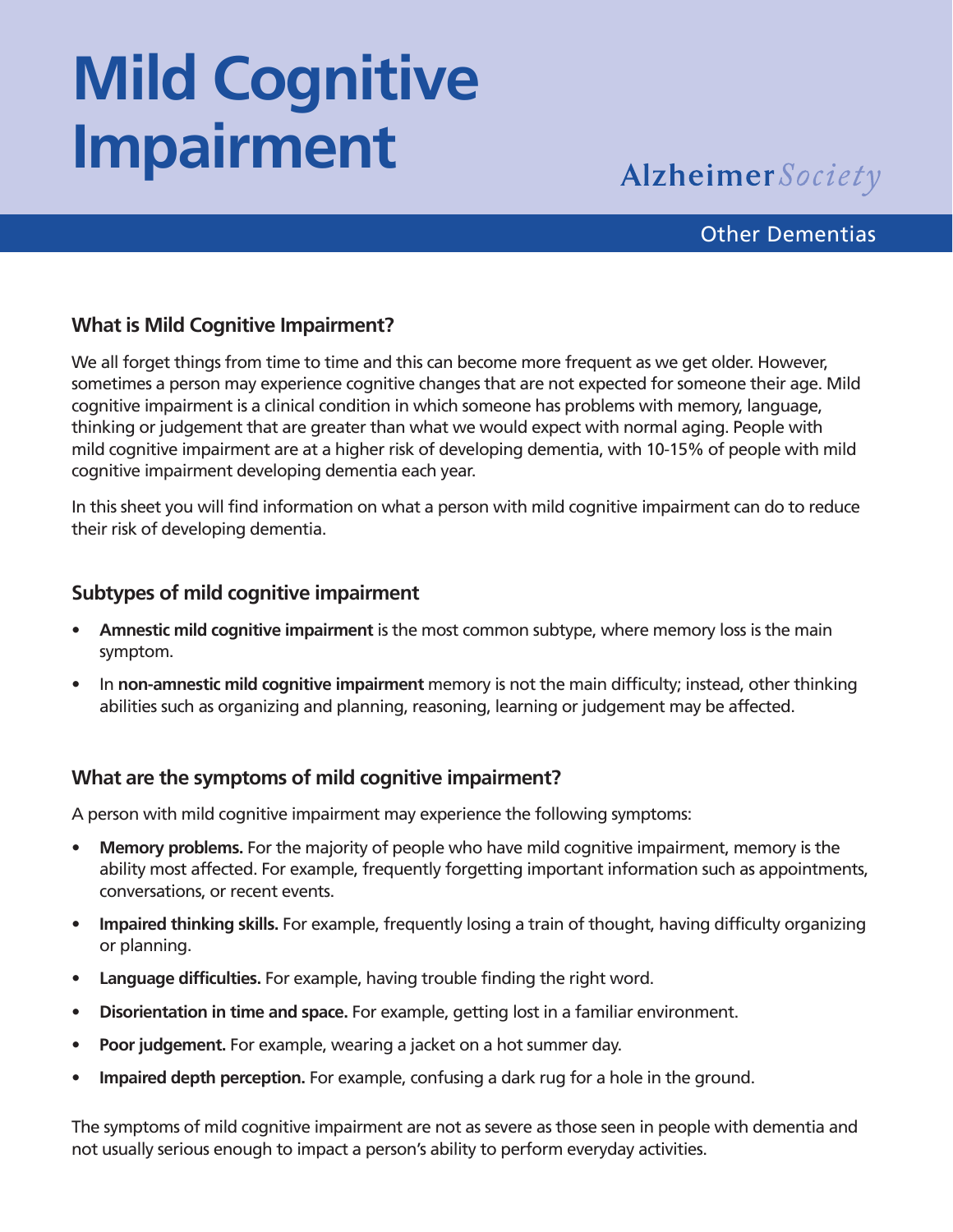#### **How is mild cognitive impairment diagnosed?**

A medical professional diagnoses mild cognitive impairment by evaluating a person's cognitive and behavioural changes, considering all the possible causes and talking with the person about the severity and frequency of the symptoms. Although the person may be given a number of tests to help assess their symptoms, there is no specific test that can diagnose mild cognitive impairment. If mild cognitive impairment is suspected, a number of physical and cognitive tests will most likely be performed. The diagnostic process may include:

- a thorough medical history
- assessing the person's ability to perform everyday activities
- observations from a family member or trusted friend
- cognitive screening tests
- neurological examination
- mood evaluation
- tests to measure the person's blood pressure, cholesterol levels, thyroid function and vitamin levels
- neuropsychological tests which measure judgement, planning, problem-solving, reasoning and memory

#### **Benefits of getting a diagnosis**

- $\blacklozenge$  A diagnosis of mild cognitive impairment helps to identify people who are at risk of developing dementia. If the person with mild cognitive impairment ends up developing dementia, they are more likely to get an early diagnosis and early access to evidence-based treatments and support.
- An early diagnosis allows the person and their family to receive practical information, education and support, and it helps them develop a plan for the future.
- When a person is diagnosed with mild cognitive impairment they can choose to participate in clinical trials. Clinical trials help researchers investigate several things, including if a new treatment is better than available treatments and if treatments or care practices are safe.

#### **How are mild cognitive impairment and dementia related?**

A person with mild cognitive impairment has an increased risk of developing dementia. It is estimated that only 10 to 15% of people with mild cognitive impairment develop dementia each year. However, mild cognitive impairment does not always lead to dementia, and many people remain stable or improve over time. Because of this, it is important to monitor the symptoms and arrange for your family doctor or geriatrician to reassess the person six months or a year after the diagnosis.

Amnestic mild cognitive impairment, where the main problem is memory, has a stronger association with Alzheimer's disease than nonamnestic mild cognitive impairment. In some cases, the brain changes seen in people with amnestic mild cognitive impairment are similar to the changes seen in Alzheimer's disease, although they tend to be less severe.

Some people with nonamnestic mild cognitive impairment may develop frontotemporal dementia or Lewy body dementia, and either type of mild cognitive impairment may lead to vascular dementia.

Because research on mild cognitive impairment is still at an early stage, it is not yet possible to predict with certainty whether a specific person will go on to develop dementia, remain stable, or improve over time.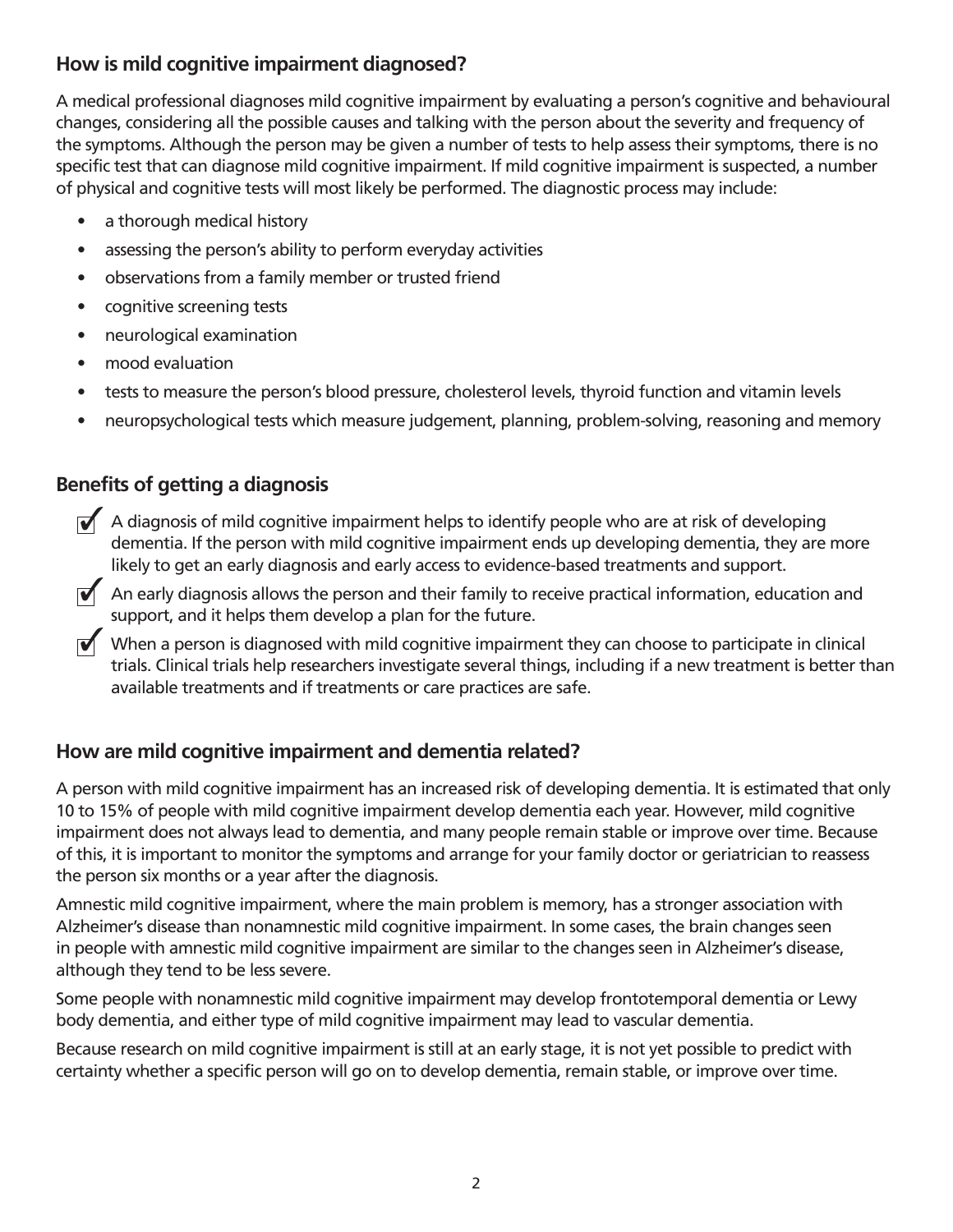#### **How does mild cognitive impairment impact the person and their family members?**

- While mild cognitive impairment does not significantly reduce a person's ability to perform everyday activities, it can influence how successfully the person manages new, less familiar, or complex tasks such as financial management or work responsibilities.
- Mild cognitive impairment can also affect the person's mood, social interactions, self-confidence and ability to organize, plan and make decisions.
- Because of the changes caused by mild cognitive impairment, family members may need to take on new roles and responsibilities. For example, family members may need to help the person with finances to compensate for their memory loss or other cognitive decline.
- Family members may also feel a sense of loss and have difficulty coping emotionally with the changes they see in a relative experiencing cognitive decline.

#### **How is mild cognitive impairment treated?**

There are currently no drugs approved to treat mild cognitive impairment. Research is ongoing to develop drugs that may prevent or slow the progression of mild cognitive impairment to dementia.



Adhering to a healthy lifestyle can help improve the person's brain health, daily functioning, and quality of life. It is recommended for the person with mild cognitive impairment to participate in social activities, make healthy food choices, be physically active, and challenge their brain. For more information about brain health, please visit www.alzheimer.ca/brainhealth

Leading a healthy lifestyle can also improve daily cognitive functioning and may reduce the risk of mild cognitive impairment progressing to dementia.

Studies show that potentially treatable causes of cognitive decline are found in 10 to 30% of people with mild cognitive impairment. Treatable causes include medication side effects, thyroid problems, sleep apnea, vitamin B deficiency, depression and anxiety. Unrecognized or untreated difficulties with hearing or vision may also contribute to difficulties with cognitive abilities. Identifying and properly treating conditions that might be contributing to cognitive problems can often lessen those symptoms.

#### **Living well with mild cognitive impairment**

There is much that a person with mild cognitive impairment can do to live well with mild cognitive impairment and to reduce their chances of developing dementia.



A healthy, balanced diet and regular physical activity can help maintain the person's brain health.

Staying socially connected and mentally stimulated through a variety of relationships, activities and interests will enhance the person's quality of life, and boost brain health.



Because a lack of sleep and stress have been shown to impair memory, good sleep habits and the use of relaxation techniques to reduce stress can maximize cognitive abilities.